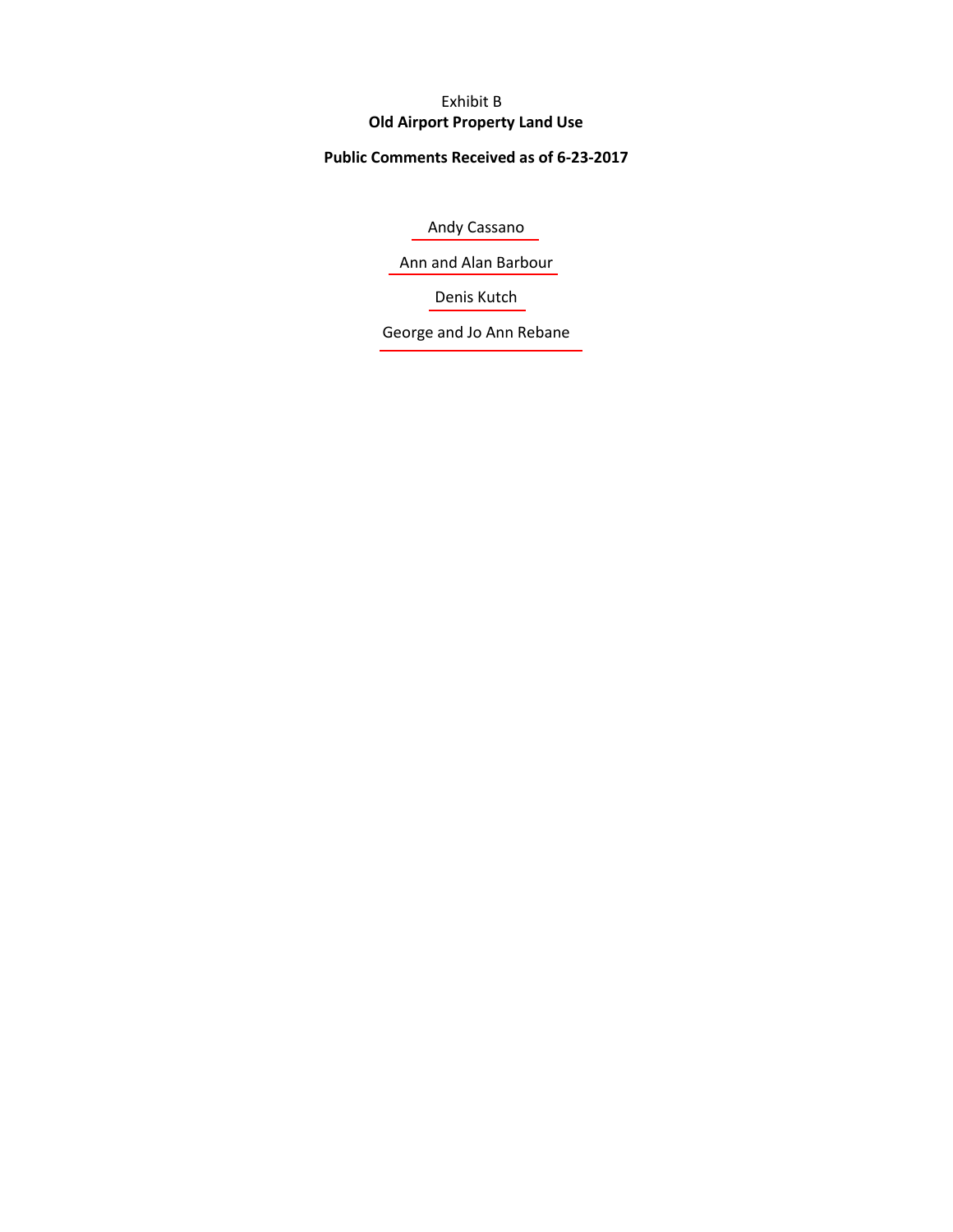<span id="page-1-0"></span>**From:** Andy Cassano [\[mailto:andy@nevadacityengineering.com\]](mailto:andy@nevadacityengineering.com) **Sent:** Monday, May 22, 2017 8:45 AM **To:** Amy Wolfson [<Amy.Wolfson@nevadacityca.gov>](mailto:Amy.Wolfson@nevadacityca.gov) **Cc:** Dawn Zydonis [<Dawn.Zydonis@nevadacityca.gov>](mailto:Dawn.Zydonis@nevadacityca.gov) **Subject:** RE: Old Airport Workshop, Wednesday, May 24

Thanks Amy,

I probably won't make the meeting, but it has always seemed like a solar farm is the best use. I don't know if there are technical problems with this idea, but no traffic or land use conflicts and potentially a revenue stream for the City. I've seen a lot of other proposals: subdivisions, golf course, etc. And of course the Nevada City winery leased it for vineyards at one time, too. Also a good, low impact use.

Happy to see you guys working on this. Always good for the City to leverage its assets. Now, can we get the plumbing store out of the old corp yard on Zion Street and put in some retail that will serve the passing traffic?

Thanks for the chance for input.

Andy

Andrew R. Cassano, PLS 4370

Professional Land Surveyor

Town and Regional Planner

### **NEVADA CITY ENGINEERING, INC.**

530-265-6911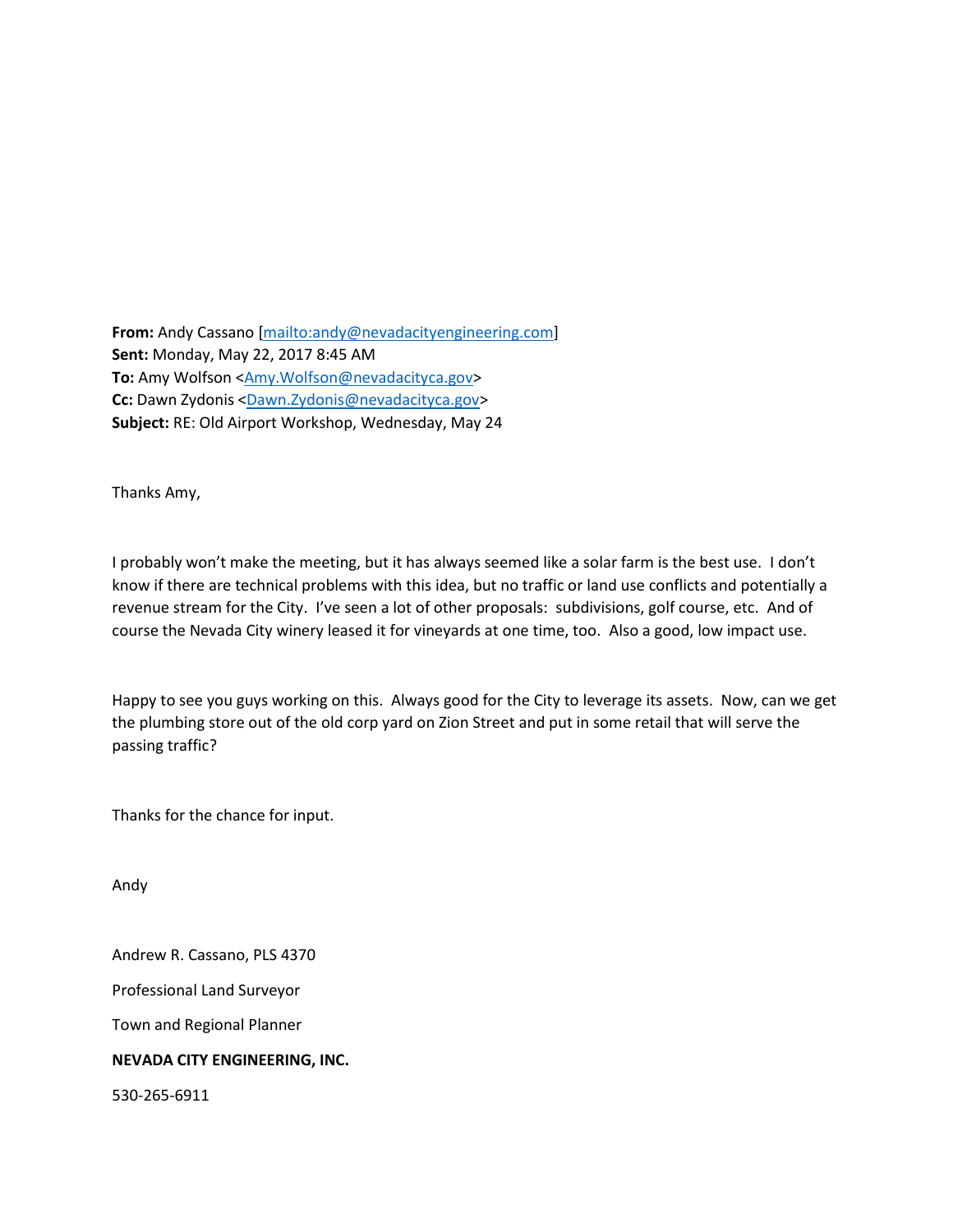#### <span id="page-2-0"></span>[www.nevadacityengineering.com](http://www.nevadacityengineering.com/)

From: Ann Barbour [mailto:barbour1@roadrunner.com] Sent: Tuesday, May 23, 2017 8:53 AM To: Amy Wolfson <Amy.Wolfson@nevadacityca.gov> Subject: Old Airport property comments

Dear Amy and Members of the City Council,

We recently purchased property at 16006 Airport Road, land adjacent to the Old Airport. We urge City Council and Planning Board members to continue the Old Airport's use in the city's Master Plan as open space, possibly with additional linkage to the Bear-Yuba Land Trust. The current hiking trails through the property encourage public use and enjoyment. Maintaining it as open space with perhaps the addition of restroom facilities would ensure conservation of the area's natural resources and be in keeping with community values.

On a more personal note: As owners of property abutting the Old Airport, we are also concerned that any development that would increase traffic on Airport Road, light or noise pollution would diminish quality of life for current residents in the area. We bought our property specifically because of its peace and quiet and because of Nevada City's heritage of preservation of natural and historic resources.

Thank you for soliciting community feedback and for giving due consideration to ours.

Most sincerely, Ann & Alan Barbour

From: Denis Kutch [mailto:deniskutch@me.com] Sent: Friday, May 26, 2017 8:09 AM To: Amy Wolfson <Amy.Wolfson@nevadacityca.gov> Subject: Old Airport

A conflict kept me from attending the Council mtg Weds. Two thoughts to throw in the idea hopper for the Old Airport…

In the early 80s, when I was working with Allen Haley on a location for the NC Winery, he mentioned that there was a sizable chunk of Airport adjacent…I believe...BLM land. At the time, the story was that for public purposes the BLM land could be 'rented' for \$1/yr for 19 years and acquired for an additional \$1 in the twentieth year. Such a sweet deal likely doesn't still exist, but it may be worth checking out.

Also, back in 2004, when I ran for Council, one of the other candidates (Jim Reed) proposed developing a municipal golf course complex with club house, restaurant, etc. He had done considerable research, and was able to demonstrate incredible income for the City while maintaining open space. He was a resident, but worked for Placer County. He has since moved, but Bill my know how to contact him.

Thanks for you patience and support at the Commission mtg last week!

Denis